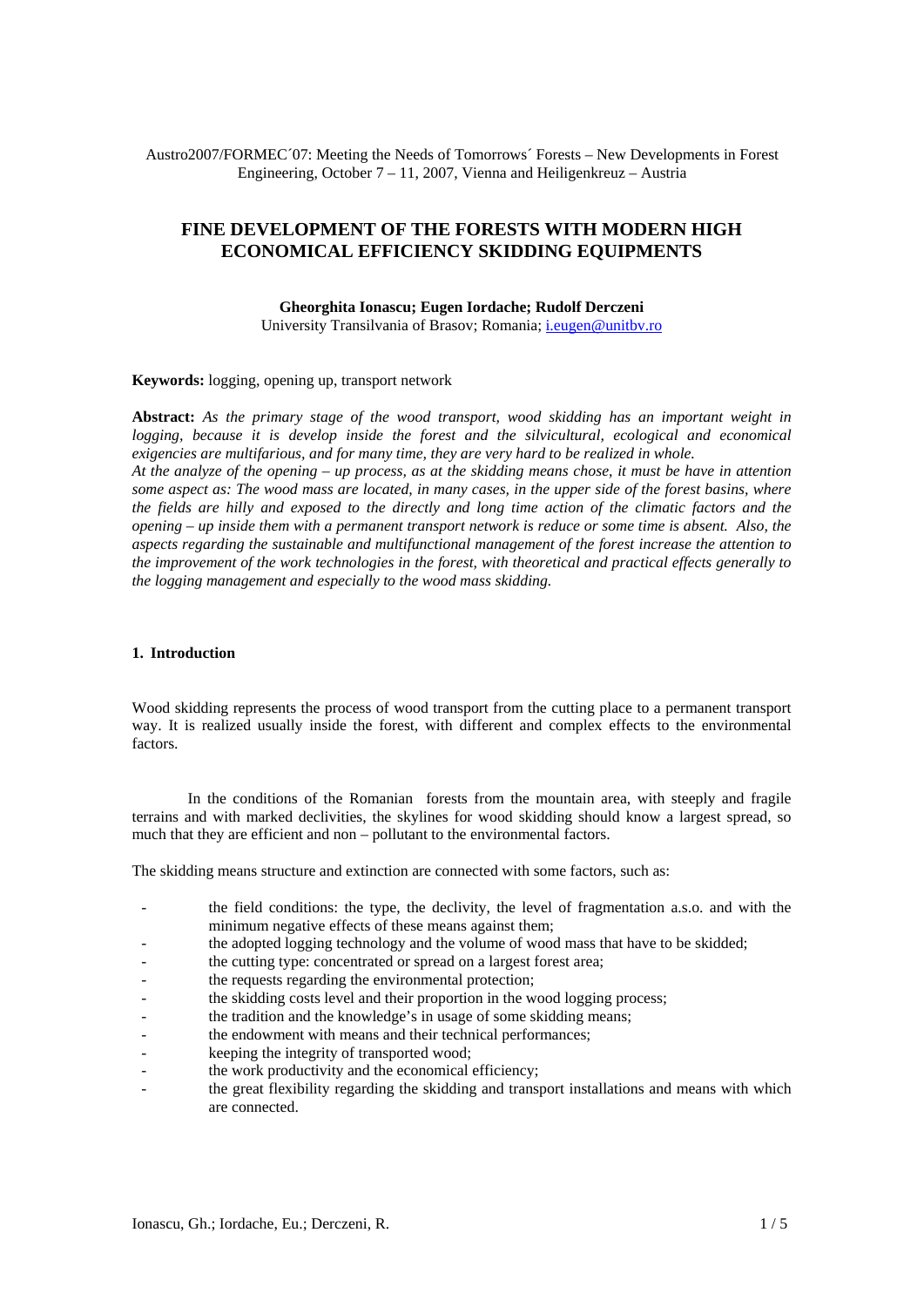In Romania, by coming into beginning the private property of forests and also in logging, are recorded requests to the work techniques and technologies. The private forests owners own around 50% from the total forest area and the private loggers (more than 5000) harvest approximately 12 million  $m<sup>3</sup>$ . Many loggers use in many cases modest (simply) means, generally overtook and sometime they work with improvisations.

In these situations, used techniques and technologies are not in accordance with the above-mentioned requests. In time, probably after they will reach some money, they will be able to improve their capacities by buying modern means and installations that are necessary for a proper logging.

### **2. Modern equipment**

However, in the last years, were bought, in a small number, some modern skidding means, made in foreign countries, such as: forwarders with trailer and hydraulic loader, skylines type Koller, Wyssen and others.

These skylines, which tend to have a larger extinction in our country, present some important advantages regarding the productivity and the efficiency as:

- move the load on the shorter way between the loading and unloading points;
- high mobility in placement and functioning;
- easy to adapt to loads with different length and
- are equipment which produce small damages to soil, seedling and remaining trees'

However, with all these advantages of these skylines, their usage in our country is very restricted because:

- the dispersion and fragmentation of the wood mass in places that do not justify such a solution from economical point of view (it is considered advantageous such an installation if the transported wood mass is higher than  $0.5 \text{ m}^3/\text{m}$  of installation);
- the production and exploitation costs are enough higher;
- the access to these skylines is enough difficult, especially in winter time and in unfavorable atmospheric conditions;
- the necessity of a higher professional training and of a very attentive and accurate exploitation.

In the conditions of a reduced permanent transport network, these skylines have to unfurl on relative long distances, more than 2000m, in situations in which are not justified as work technique and technologies. In these situations, the skylines that can be used in Romania should have to be adapted to many logging and skidding situations and especially to the following aspects:

- a 400 –600m medium working distances, with lateral yarding possibilities on distances as much longer;
- the development of a transport network in the forest which is useful for wood skidding with the  $400 - 600$ m skyline:
- some sure, facile and in shorter time mounting and dismounting possibilities;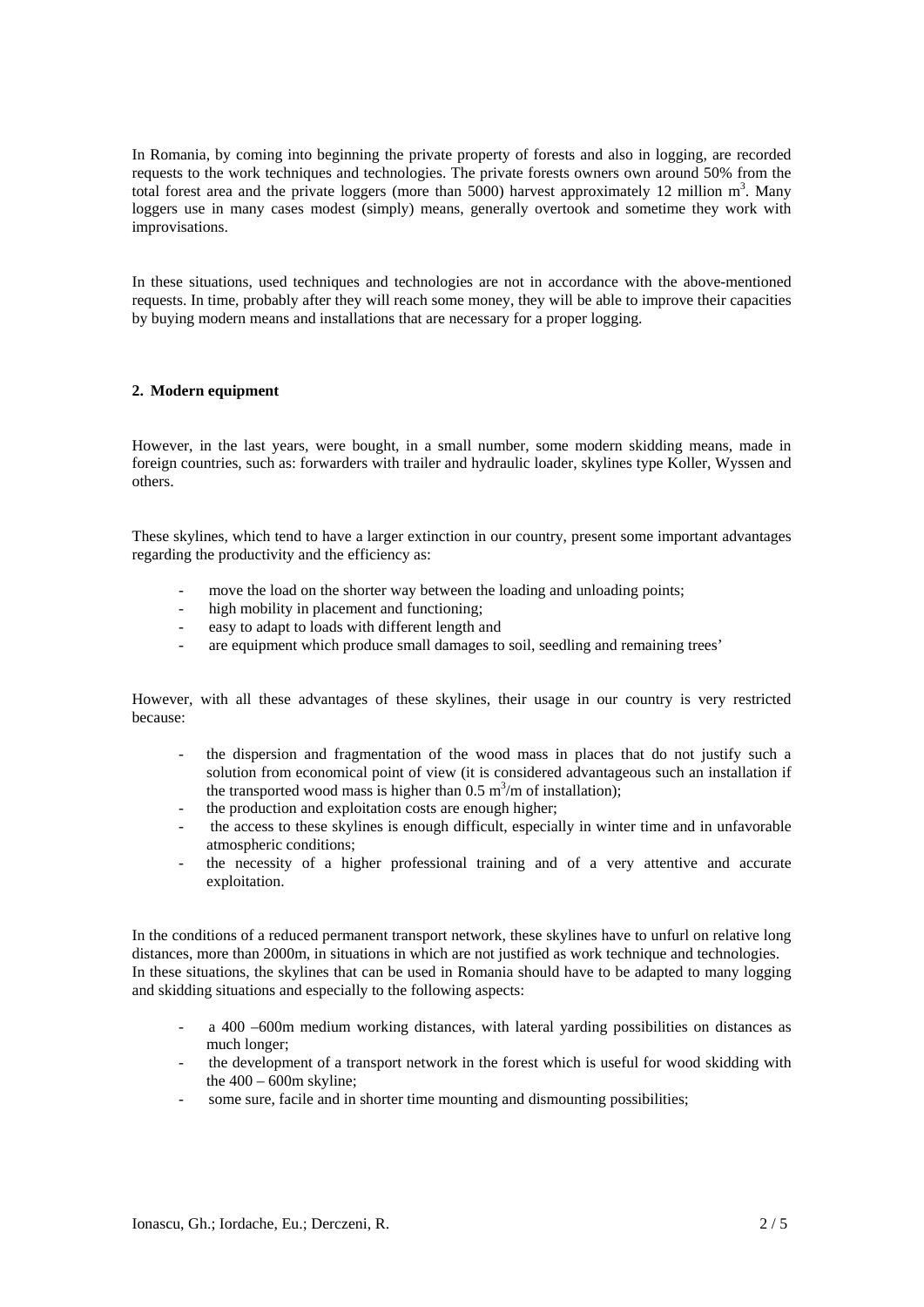The skidding lines types are considered in accordance with the operational structure of skidding and result by combining the possible modalities for yarding and forwarding. Basically, the skidding lines types define the technological lines types.

Schematically, the skidding lines are classified in two groups, in accordance with the basic equipment (the equipment used for forwarding):

- skidding lines having as basic equipment skyline;
- skidding lines having as basic equipment skidding tractor.

In each group are distinguished, two other sub – groups as it follow:

- fully yarding forwarding lines with skylines or tractor;
- fragmented yarding –forwarding lines having as basic equipment skylines or skidding tractor.

Fully yarding – forwarding lines with skylines or skidding tractor are usually called unique skidding lines or directly skidding lines from stub. In case of these lines, with the same skyline or only with the skidding tractor are realized the totally wood skidding from stub till the landing area. Using this lines types, are realized a maximum technical – economical efficiency.

 Fragmented skidding lines having as basic equipment skyline include a skyline which is used for forwarding, yarding being realized or with other skyline, or with other means (skidding tractors, animals a.s.o). In a similar way, the fragmented lines having as basic equipment skidding tractor, involve the usage of other equipment (skylines, animals a.s.o.) for yarding.

In accordance with the number of successive skidding operations, the fragmented skidding lines could be double, triple or multi – fragmented. As much the skidding line is fragmented, the costs are higher and the productivity is lover, as a result that many operations could repeat each other a.s.o.

The usage conditions, technical or silvo – technical, for each skidding line type, are imposed by the influences factors at the skidding lines establishing.

#### **3. Skidding lines**

The placements of skidding lines are referred at the way of distribution of trails and yarding area on the stand.

 In principle, the placements of skidding lines have to be realized thus that the efficiency of the logging works, as productivity and costs to be maximum as possible. Also, at the placement of skidding tracks have to be followed the principle of minimum movement distance of wood, avoiding the movement on parallel skidding tracks with the main transport road, the unjustified approaching between the skidding tracks, doubling the skidding tracks with different equipments.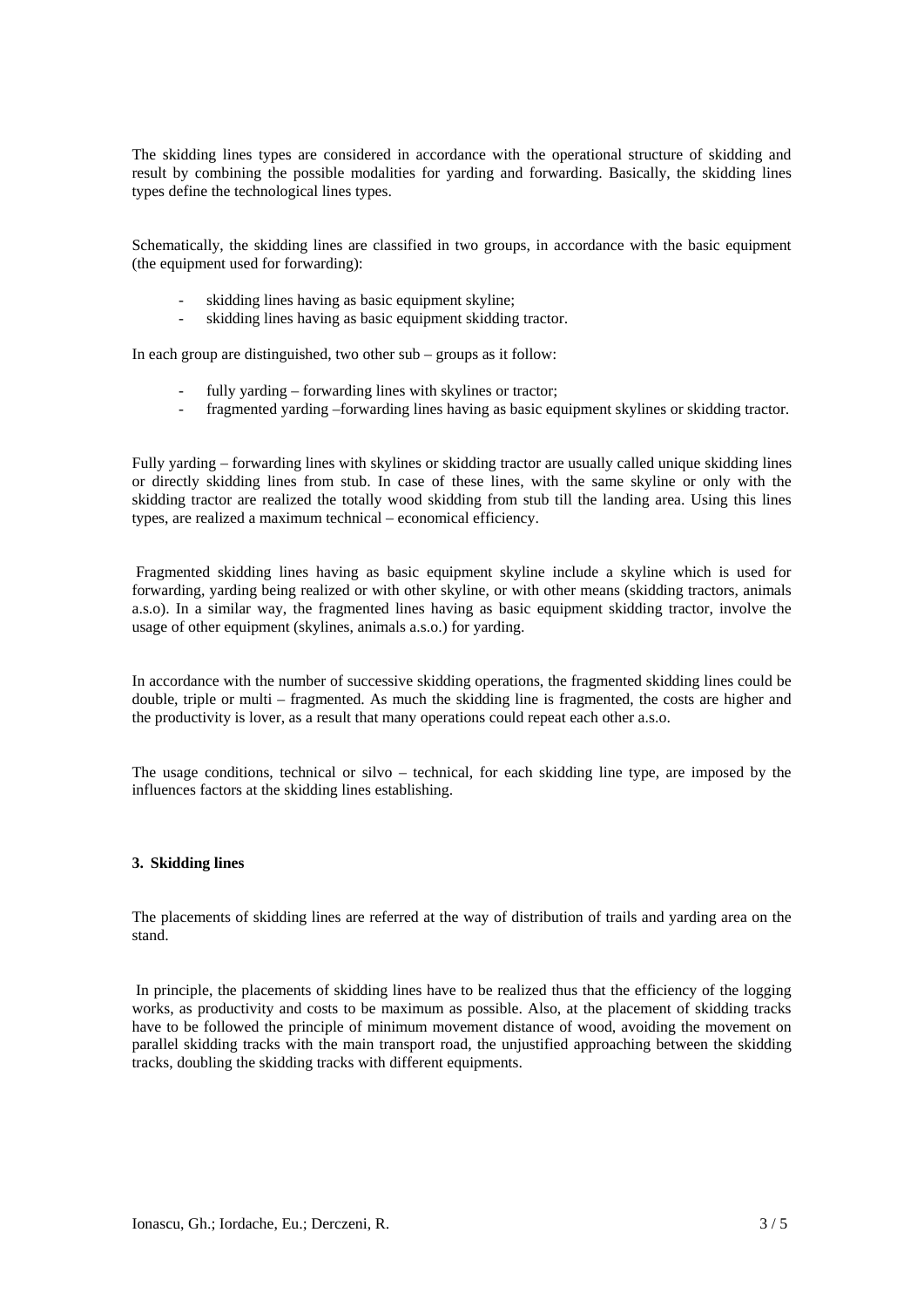The skidding lines having as basic equipment skyline are used in stands with more than 25% declivity (more than  $15^{\circ}$ ), in situations when the field does not allow the access of skidding tractor or when their usage is non – economic.

Fully yarding – forwarding lines with skyline are characteristic to the stands in which are applied clear – cut cuttings, where the lateral yarding with skylines is not embarrassed because is logged the full stand. The tracks for lateral yarding have 2m width and are oriented at  $45^{\circ}$  on uphill.

In accordance with the terrain configuration, the skyline lines are disposed parallel or in fan. The distance between these lines is specific for each skyline type, in accordance with the lateral yarding capacity (generally 40 – 50m on both side of the line).



Figure 1. Scheme for fully yarding – forwarding lines with skylines

*I – on slopes having at base a transport way: a – parallel lines; b – lines disposed in fan; c – specific working way.* 

*II – in basins dispose lateral regarding the transport way: a – slope of basin; b, c – basins with different width.* 

*III – in the conditions of roads disposed on slopes: a – in uphill and downhill directions; b - in downhill way.* 

The main placement schemes for these types of lines are presented in Figure 1. Fragmented skidding lines having as basic equipment skylines are used in the next silvo - technical and terrain conditions:

in stands with selective cuttings, where the skyline is used only for forwarding, other equipments being used for yarding;